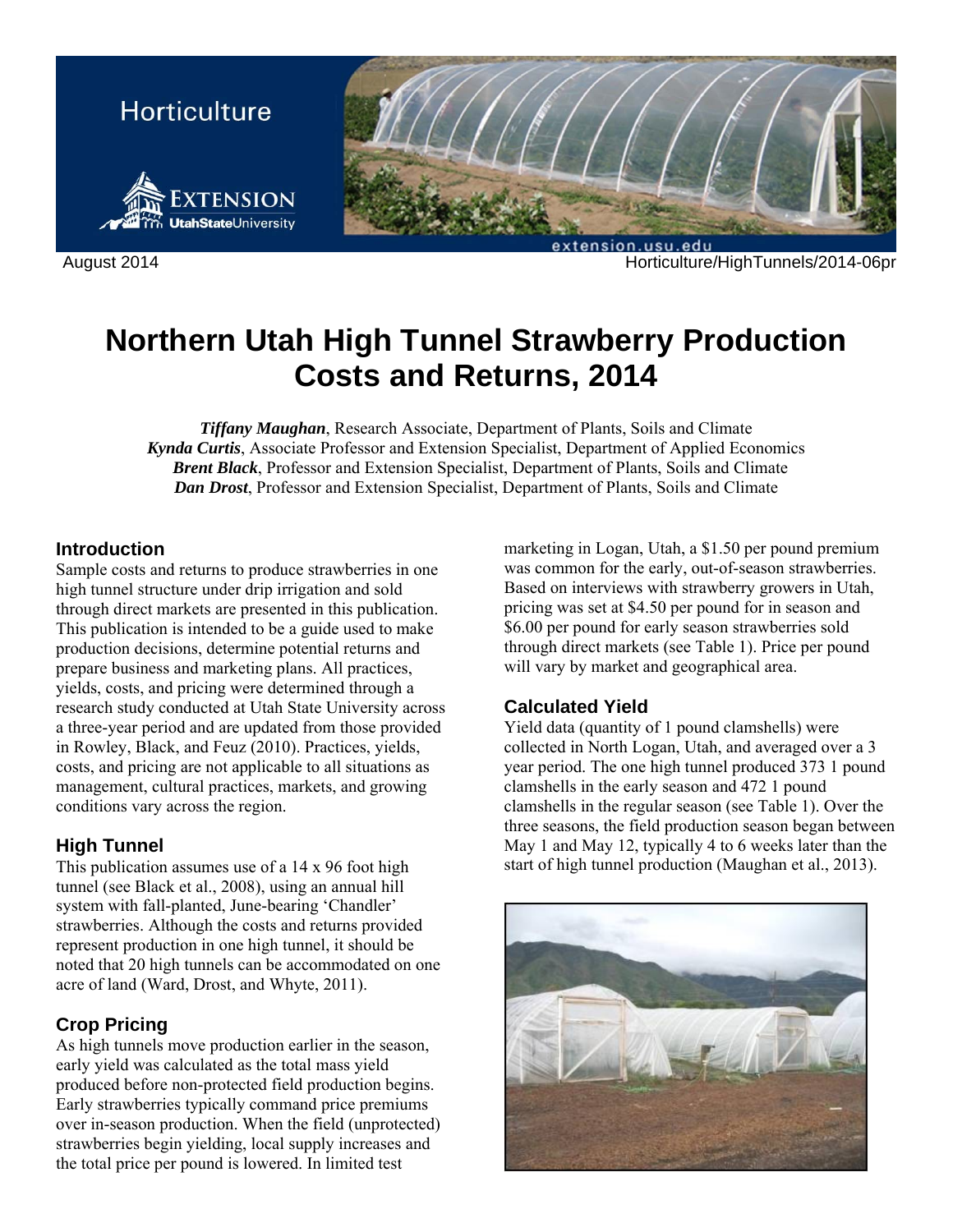## **Supplies**

Production supplies were priced based on costs in Logan, Utah (Rowley, Black, and Drost, 2010) and may vary across regions. Plug plants are not commercially available in the Intermountain West and are not amenable to shipping over long distances so must be either produced on site or contracted through a local nursery. Supplies ordered from online sources will have an additional shipping cost.

## **Hired Labor**

Labor was priced at \$10 per hour. Quantity of hours needed per activity was recorded and averaged over the study period, although depending on tools and experience, time needed may vary.

## **Depreciation**

Asset depreciation of the high tunnel was calculated using straight line depreciation and assumed no salvage value at the end of the useful life (Table 2). Total cost of investment was divided by number of years the asset is assumed to be useful resulting in the annual depreciation cost. High tunnel useful life is 6 years and the initial cost of the high tunnel was based on the low-cost high tunnel design used at Utah State University (Black et al., 2008). High tunnel cost will vary depending on design and materials used.

## **Straight Line Depreciation Computation**

Purchase Price - Salvage Value<br>Useful Life

## **Summary of Results**

As shown in Table 1, the net income resulting is \$1,944.27 per 96' high tunnel, or \$38,885.38 per acre assuming 20 tunnels.



#### **References**

Black, B., D. Drost, D. Rowley, and R. Heflebower. 2008. Constructing a low-cost high tunnel. Utah State University Extension Bulletin HG/High Tunnels/2008-01pr. Utah State University, Logan, Utah. Online at:

http://extension.usu.edu/files/publications/publicatio n/HG\_High\_Tunnels\_2008-01pr.pdf

- Maughan, T., B. Black, D. Drost, and K. Curtis. 2013. Optimizing Systems for Cold-Climate Strawberry Production. M.S. Thesis, Utah State University.
- Rowley, D., B.L. Black, and D. Drost. 2010. Strawberry plug plant production. USU Extension Fact Sheet Horticulture/Fruit/2010-01pr. Utah State University, Logan, Utah.
- Rowley, D., B. Black, and D. Feuz. 2010. High Tunnel June-bearing Strawberry Budget 2010, Based on a 14' x 96' High Tunnel. 2010 Utah Agriculture Statistics and Utah Department of Agriculture and Food Annual Report. p. 94.
- Ward, R., D. Drost, and A. Whyte. 2011. Assessing profitability of selected specialty crops grown in high tunnels. Journal of Agribusiness 29(1):41-58.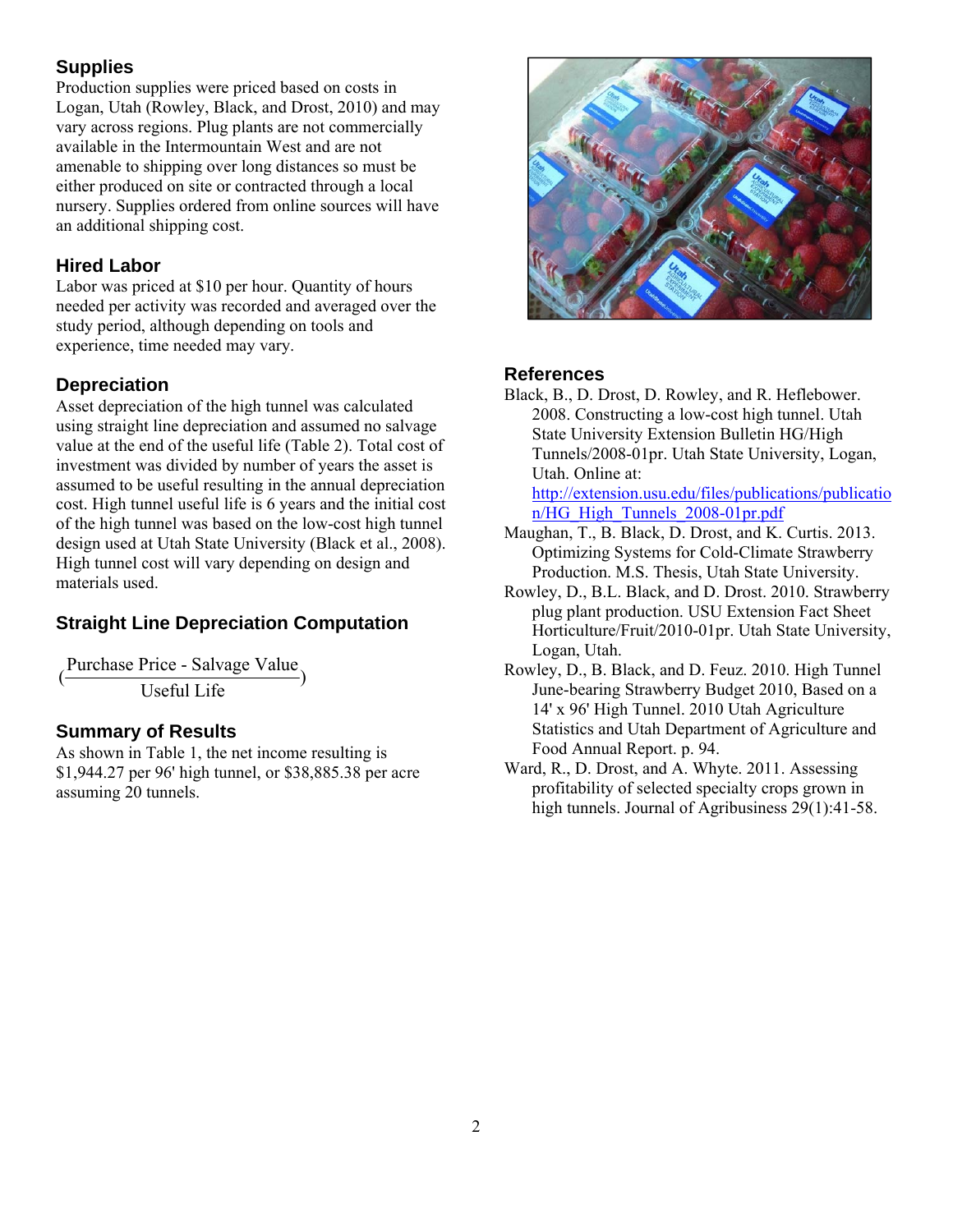|                           |                                         | <b>Units</b>    | Quantity       | <b>Price</b> | <b>Total</b> |
|---------------------------|-----------------------------------------|-----------------|----------------|--------------|--------------|
| <b>Revenues</b>           |                                         |                 |                |              |              |
|                           | Early Out-of Season Strawberries        | 1 lb clamshells | 373            | \$6.00       | \$2,238.70   |
|                           | In-Season Strawberries                  | 1 lb clamshells | 472            | \$4.50       | \$2,122.61   |
| <b>Total Revenues</b>     |                                         |                 |                |              | \$4,361.31   |
| <b>Operating Expenses</b> |                                         |                 |                |              |              |
| Supplies                  |                                         |                 |                |              |              |
|                           | Preplant and preparation costs          |                 |                |              |              |
|                           | Soil test                               | Each            | 1              | \$14.00      | \$14.00      |
|                           | Fuel                                    | Gallons         | 0.38           | \$3.50       | \$1.31       |
|                           | Preplant fertilizers and soil           |                 |                |              |              |
|                           | amendments                              | Pounds          | 2.25           | \$15.00      | \$33.75      |
|                           | Plastic mulch                           | Foot            | 281            | \$0.05       | \$14.06      |
|                           | Drip tape                               | Foot            | 576            | \$0.05       | \$28.80      |
|                           | Strawberry establishment and growth     |                 |                |              |              |
|                           | Plug plants                             | Each            | 743            | \$0.26       | \$193.05     |
|                           | 20-20-20 water soluable fertilizer mix  | Pounds          | 11.34          | \$1.23       | \$13.95      |
|                           | 10-30-20 water soluable fertilizer mix  | Pounds          | 2.84           | \$1.49       | \$4.22       |
|                           | Captan                                  | Pounds          | 0.43           | \$9.82       | \$4.20       |
|                           | Thionex 50 W                            | Pounds          | 0.03           | \$7.51       | \$0.20       |
|                           | Strawberry harvest                      |                 |                |              |              |
|                           | 1 lb clamshells                         | Each            | 1033           | \$0.25       | \$258.19     |
| Labor                     |                                         |                 |                |              |              |
|                           | Preplant and preperation costs          |                 |                |              |              |
|                           | Soil test                               | Hours           | 0.5            | \$10.00      | \$5.00       |
|                           | Apply preplant fertilizers              | Hours           | 0.75           | \$10.00      | \$7.50       |
|                           | Tillage                                 | Hours           | 7.5            | \$10.00      | \$75.00      |
|                           | Form raised beds                        | Hours           | 13             | \$10.00      | \$130.00     |
|                           | Install drip tape                       | Hours           | 0.75           | \$10.00      | \$7.50       |
|                           | Cover with plastic mulch                | Hours           | 1              | \$10.00      | \$10.00      |
|                           | Strawberry establishment and growth     |                 |                |              |              |
|                           | Planting labor                          | Hours           | 6              | \$10.00      | \$60.00      |
|                           | Fertigation                             | Hours           | $\overline{2}$ | \$10.00      | \$20.00      |
|                           | Pesticide applications                  | Hours           | 4.5            | \$10.00      | \$45.00      |
|                           | Hand weeding                            | Hours           | 4              | \$10.00      | \$40.00      |
|                           | Plastic and shade cloth install/removal | Hours           | 12             | \$10.00      | \$120.00     |
|                           | Monitoring and ventilation              | Hours           | 30             | \$10.00      | \$300.00     |
|                           | Strawberry harvest                      |                 |                |              |              |
|                           | Hand harvest                            | Hours           | 68             | \$10.00      | \$680.00     |
|                           | Post-harvest                            |                 |                |              |              |
|                           | House clean out                         | Hours           | 4.5            | \$10.00      | \$45.00      |
|                           | <b>Total Operating Expenses</b>         |                 |                |              | \$2,110.73   |
|                           | <b>Fixed Expenses (Depreciation)</b>    |                 |                |              |              |
|                           | High Tunnel Annual                      |                 |                |              | \$248.17     |
|                           | <b>Irrigation System Annual</b>         |                 |                |              | \$58.82      |
|                           | <b>Total Fixed Expenses</b>             |                 |                |              | \$306.98     |
|                           |                                         |                 |                |              |              |
| <b>Total Expenses</b>     |                                         |                 |                |              | \$2,417.71   |
|                           |                                         |                 |                |              |              |
| <b>Net Income</b>         |                                         |                 |                |              | \$1,944.27   |

## **Table 1. High Tunnel June-bearing Strawberry Costs and Returns, 14' x 96' Tunnel.**